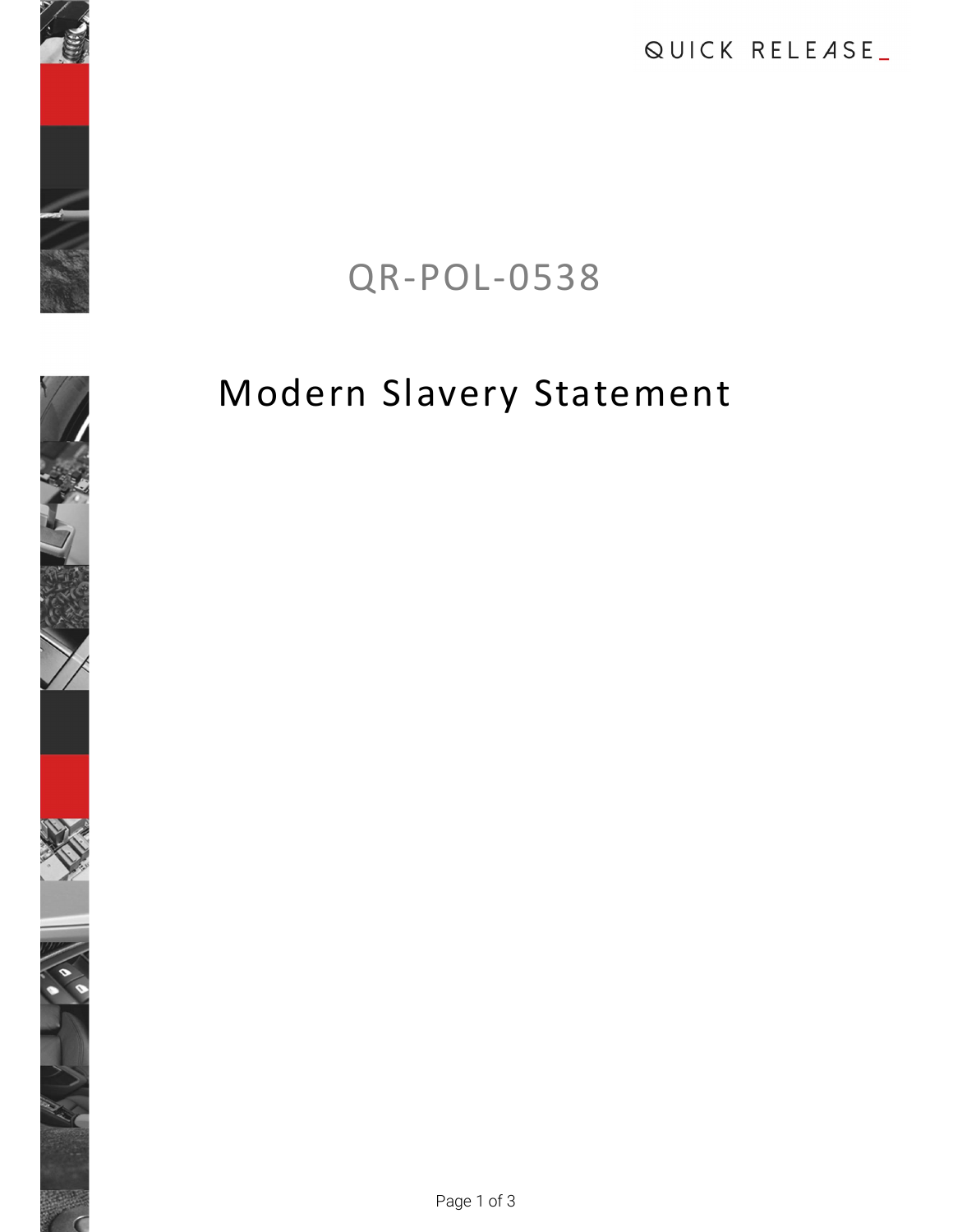## **ORGANISATION**

This statement applies to Quick Release (Automotive) Ltd. The information included in the statement refers to the financial year 2020/2021.

# ORGANISATIONAL STRUCTURE

Quick Release (Automotive) Ltd is a private limited company. We are a member of the Alten Group and our ultimate parent company is Alten SA. Quick Release (Automotive) Ltd headquarters are based in Warwick. We also operate on customer sites.

# **DEFINITIONS**

- 
- 
- The Group considers that modern slavery encompasses:<br>- Human trafficking;<br>- Forced work, through mental or physical threat;<br>- Being owned or controlled by an employer through mental or physical abuse of the threat of
	- abuse;<br>Being dehumanised, treated as a commodity or being bought or sold as property;<br>Being physically constrained or to have restriction placed on freedom of movement.
	-

# COMMITMENT

Quick Release (Automotive) Ltd acknowledges its responsibilities in relation to tackling modern slavery and commits to complying with the provisions in the Modern Slavery Act 2015. Quick Release (Automotive) Ltd understands that this requires an ongoing review of both its internal practices in relation to its labour force and, additionally, its supply chains.

Quick Release (Automotive) Ltd does not enter into business with any other organisation, in the United Kingdom or abroad, which knowingly supports or is found to involve itself in slavery, servitude and forced or compulsory labour.

No labour provided to Quick Release (Automotive) Ltd in the pursuance of the provision of its own services is obtained by means of slavery or human trafficking. The Group strictly adheres to the minimum standards required in relation to its responsibilities under relevant employment legislation in the United Kingdom. COMMITMENT<br>
COMMITMENT<br>
Quick Release (Automotive) Ltd acknowledges its responsibilities in relation to tackling modern<br>
slavery and commits to complying with the provisions in the Modern Slavery Act 2015. Quick<br>
Release (

## SUPPLY CHAINS

Given the sector in which we operate we have a very limited supply chain network. Our supply chain mainly consists of IT hardware and software, sub-contractors, and professional services

## POTENTIAL EXPOSURE

In general, Quick Release (Automotive) Ltd considers its exposure to slavery/ human trafficking to be limited. Nonetheless, we have taken steps to ensure that such practices do not take place in our business nor the business of any organisation that supplies goods and/or services to us.

## **STEPS**

Quick Release (Automotive) Ltd carries out due diligence processes in relation to ensuring slavery and/or human trafficking does not take place in its organisation or supply chains, including conducting a review of the controls of its suppliers.